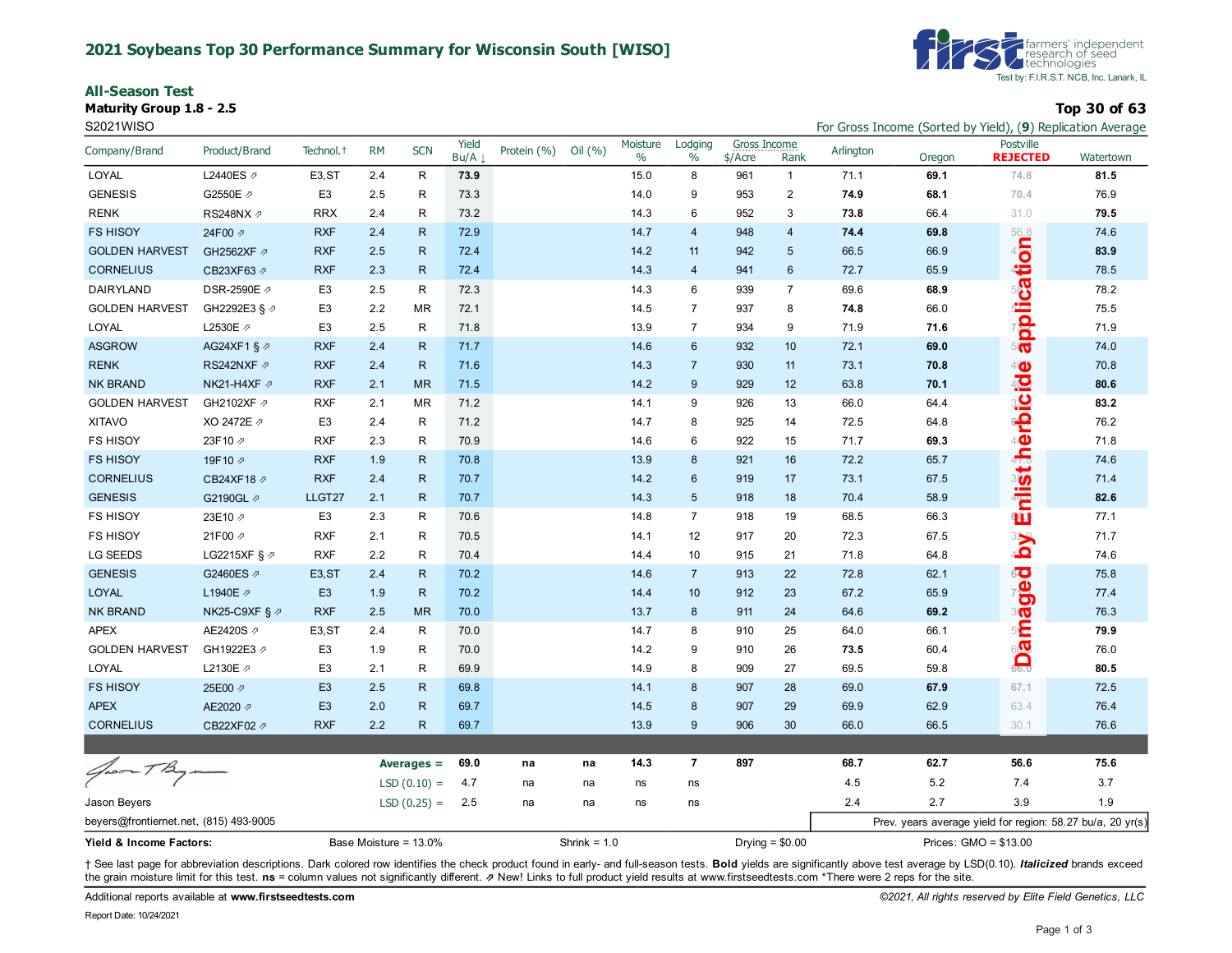# **2021 Soybeans - Wisconsin South [ WISO ]**



## **All-Season Test Products (63 Total)**

| Company/Brand   | <b>Product/Brand</b> | <b>Technology</b>  | <b>SCN</b>              | <b>RM</b>        | <b>Seed Treat.</b> |
|-----------------|----------------------|--------------------|-------------------------|------------------|--------------------|
| Apex            | AE1920               | E <sub>3</sub>     | R                       | 1.9              | CMBV, SA           |
| Apex            | AE1930               | E <sub>3</sub>     | R                       | 1.9              | CMBV, SA           |
| Apex            | AE2020               | E <sub>3</sub>     | R                       | 2.0              | CMBV, SA           |
| Apex            | AE2220               | E <sub>3</sub>     | $\overline{\mathsf{R}}$ | 2.2              | CMBV, SA           |
| Apex            | AE2420S              | E <sub>3</sub> ,ST | R                       | 2.4              | CMBV, SA           |
| Asgrow          | AG22XF2 §            | <b>RXF</b>         | R                       | 2.2              | ACi,IL             |
| Asgrow          | AG24XF1 §            | <b>RXF</b>         | R                       | 2.4              | ACi.IL             |
| Cornelius       | CB22XF02             | <b>RXF</b>         | R                       | 2.2              | PG+                |
| Cornelius       | CB23XF63             | <b>RXF</b>         | R                       | 2.3              | PG+                |
| Cornelius       | CB24XF18             | <b>RXF</b>         | $\overline{\mathsf{R}}$ | 2.4              | PG+                |
| Credenz         | <b>CZ 2121GTLL</b>   | LLGT27             | <b>MR</b>               | 2.1              | PV, IL, OB         |
| Credenz         | <b>CZ 2550GTLL</b>   | LLGT27             | <b>MR</b>               | 2.5              | PV, IL, OB         |
| Dairyland       | <b>DSR-1820E</b>     | E <sub>3</sub>     | R                       | $\overline{1.8}$ | Lum, IL            |
| Dairyland       | <b>DSR-2030E</b>     | E <sub>3</sub>     | R                       | 1.9              | Lum, IL            |
| Dairyland       | <b>DSR-2040E</b>     | E <sub>3</sub>     | R                       | 2.0              | Lum, IL            |
| Dairyland       | <b>DSR-2112E</b>     | E <sub>3</sub>     | R                       | 2.1              | Lum, IL            |
| Dairyland       | <b>DSR-2222E</b>     | E <sub>3</sub>     | R                       | 2.2              | Lum, IL            |
| Dairyland       | <b>DSR-2424E</b>     | E <sub>3</sub>     | R                       | 2.4              | Lum, IL            |
| Dairyland       | <b>DSR-2555E</b>     | E <sub>3</sub>     | R                       | 2.5              | Lum, IL            |
| Dairyland       | <b>DSR-2590E</b>     | E <sub>3</sub>     | R                       | 2.5              | Lum, IL            |
| <b>FS HISOY</b> | 19F10                | <b>RXF</b>         | R                       | 1.9              | ACi, B-200         |
| <b>FS HISOY</b> | 21E00                | E <sub>3</sub>     | R                       | 2.1              | ACi, B-200         |
| <b>FS HISOY</b> | 21F00                | <b>RXF</b>         | R                       | 2.1              | ACi, B-200         |
| <b>FS HiSOY</b> | 23E10                | E <sub>3</sub>     | R                       | 2.3              | ACi, B-200         |
| <b>FS HISOY</b> | 23F10                | <b>RXF</b>         | R                       | 2.3              | ACi, SA, B-200     |
| <b>FS HISOY</b> | 24F00                | <b>RXF</b>         | R                       | 2.4              | ACi, IL            |
| <b>FS HISOY</b> | 25E00                | E <sub>3</sub>     | R                       | 2.5              | ACi, SA, B-200     |
| Genesis         | G1960E               | E3                 | $\overline{\mathsf{R}}$ | 1.9              | CMBV, SA           |
| Genesis         | G1970E               | E <sub>3</sub>     | R                       | 1.9              | CMBV, SA           |
| Genesis         | G2060E               | E <sub>3</sub>     | R                       | 2.0              | CMBV, SA           |
| Genesis         | G2190GL              | LLGT27             | R                       | $\overline{2.1}$ | CMBV, SA           |
| Genesis         | G2260E               | E <sub>3</sub>     | R                       | 2.2              | CMBV, SA           |
| Genesis         | G2460ES              | E3,ST              | R                       | 2.4              | CMBV, SA           |
| Genesis         | G2550E               | E <sub>3</sub>     | R                       | 2.5              | CMBV, SA           |
| Golden Harvest  | GH1922E3             | E <sub>3</sub>     | R                       | 1.9              | CMBV, SA           |
| Golden Harvest  | GH2102XF             | <b>RXF</b>         | <b>MR</b>               | 2.1              | CMBV, SA           |
| Golden Harvest  | GH2292E3 §           | E <sub>3</sub>     | <b>MR</b>               | 2.2              | CMBV, SA           |
| Golden Harvest  | <b>GH2562XF</b>      | <b>RXF</b>         | R                       | 2.5              | CMBV, SA           |
| LG Seeds        | LG2215XF §           | <b>RXF</b>         | R                       | 2.2              | ACi, SA            |
| Loyal           | L1940E               | E <sub>3</sub>     | R                       | 1.9              | CMBV, SA           |
| Loyal           | L1950E               | E <sub>3</sub>     | R                       | 1.9              | CMBV, SA           |
| Loyal           | L2040E               | E <sub>3</sub>     | R                       | 2.0              | CMBV, SA           |

| <b>Company/Brand</b>    | <b>Brand/Product</b> | <b>Technology</b>   | <b>SCN</b> | <b>RM</b> | <b>Seed Treat.</b> |
|-------------------------|----------------------|---------------------|------------|-----------|--------------------|
| Loyal                   | L2130E               | E <sub>3</sub>      | R          | 2.1       | CMBV, SA           |
| Loyal                   | L2240E               | E <sub>3</sub>      | R          | 2.2       | CMBV, SA           |
| Loyal                   | <b>L2440ES</b>       | E <sub>3</sub> , ST | R          | 2.4       | CMBV, SA           |
| Loyal                   | L2530E               | E <sub>3</sub>      | R          | 2.5       | CMBV, SA           |
| <b>NK Brand</b>         | NK21-H4XF            | <b>RXF</b>          | <b>MR</b>  | 2.1       | CMBV, SA           |
| <b>NK Brand</b>         | <b>NK22-C4E3</b>     | E <sub>3</sub>      | R          | 2.2       | CMBV, SA           |
| <b>INK Brand</b>        | <b>NK24-G7E3 §</b>   | E <sub>3</sub>      | R          | 2.4       | CMBV, SA           |
| <b>NK Brand</b>         | <b>NK25-C9XF §</b>   | <b>RXF</b>          | <b>MR</b>  | 2.5       | CMBV, SA           |
| P <sub>3</sub> Genetics | 2222E                | E <sub>3</sub>      | R          | 2.2       | PG+                |
| Pioneer                 | P20T64E §            | E <sub>3</sub>      | R          | 2.0       | Lu, G, IL          |
| <b>Pioneer</b>          | P24T35E §            | E <sub>3</sub>      | R          | 2.4       | Lu, G, IL          |
| Pioneer                 | P25T09E §            | E3                  | R          | 2.5       | Lu, G, IL          |
| Renk                    | RS242NXF             | <b>RXF</b>          | R          | 2.4       | EcTC, SA           |
| Renk                    | <b>RS248NX</b>       | <b>RRX</b>          | R          | 2.4       | EcTC, SA           |
| Stine                   | 20EE23 §             | E <sub>3</sub>      | R          | 2.0       | <b>SFI</b>         |
| <b>Stine</b>            | 21EE62 §             | E <sub>3</sub>      | R          | 2.1       | <b>SFI</b>         |
| Stine                   | 24EE32 §             | E <sub>3</sub>      | R          | 2.4       | <b>SFI</b>         |
| Xitavo                  | XO 1822E             | E <sub>3</sub>      | R          | 1.8       | IL, PV             |
| Xitavo                  | XO 2181E             | E <sub>3</sub>      | R          | 2.1       | PV, IL, OB         |
| Xitavo                  | XO 2282E             | E <sub>3</sub>      | R          | 2.2       | PV, IL, OB         |
| Xitavo                  | XO 2472E             | E <sub>3</sub>      | R          | 2.4       | PV, IL, OB         |